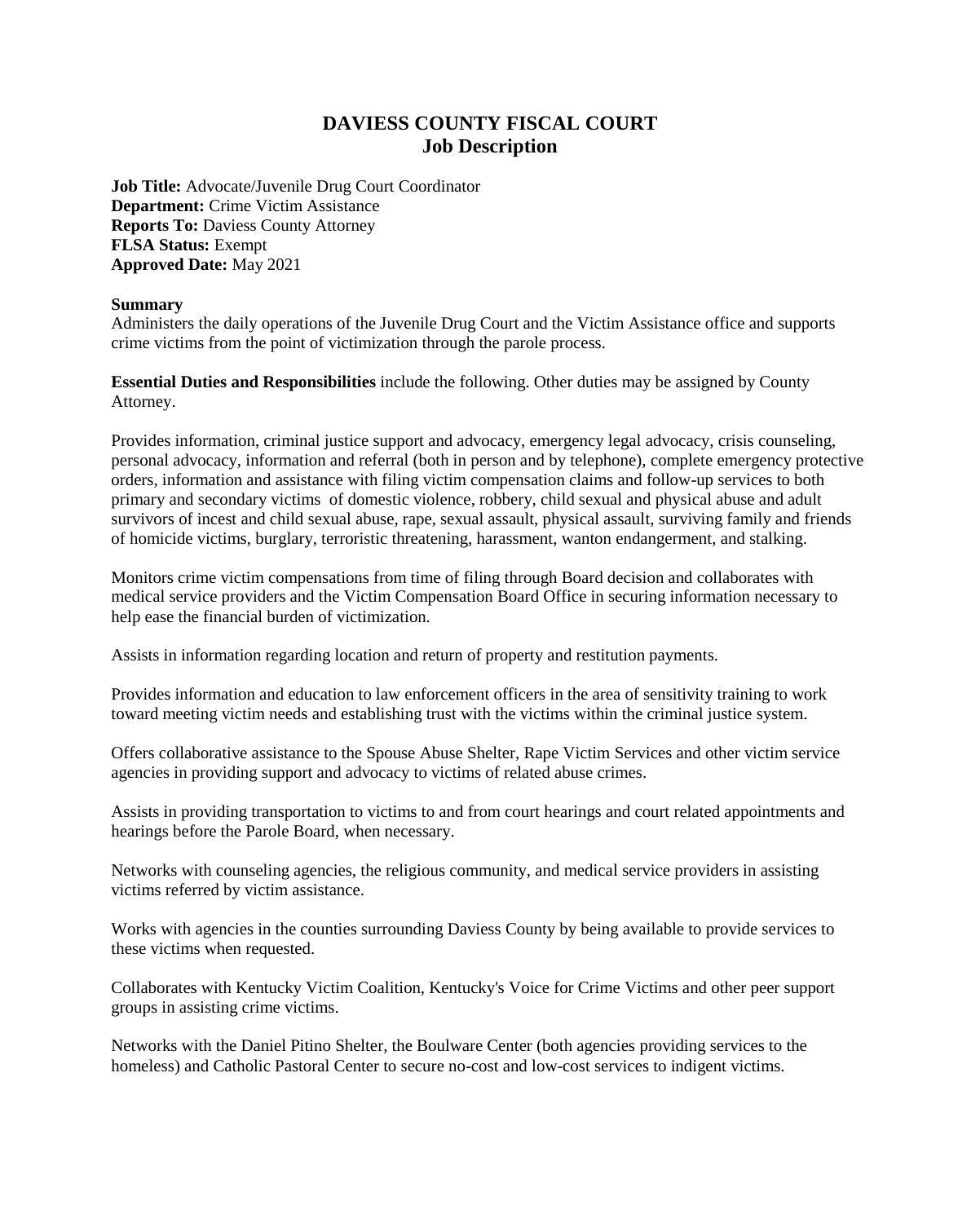Maintains an active volunteer program to be used to secure victim information from the prosecutors' offices, in particular the Daviess County Attorney-Criminal Division; to gather intake information from victims upon first contact; enter information into the Victim Tracking system, submit Child Sexual Abuse data to Frankfort, to make follow-up contact by telephone with victims in order to make them aware of assistance available to them in order to perform a needs assessment. Volunteers will be further utilized in the care of court advocacy.

Attend monthly Department Head meetings and Multidisciplinary team meetings for domestic violence cases and sexual abuse victims

Collaborate with Juvenile Court to obtain referrals, administer SASSI-A3 (drug/alcohol assessment) for eligibility into the program; maintain drug court testing logs, order testing supplies, communicate with drug court testers and company, crisis intervention outside of office hours, provide referrals for participants based upon individual needs, collaborate with CHFS, schools and others involved with participant prior to being ordered into Juvenile Drug Court, provide weekly status updates on each participant to Judge and Drug Court Team, attend weekly Juvenile Drug Court and staffing with team, attend training as needed or required.

Prepares annual VOCA grant submitted to Kentucky Justice Cabinet, quarterly reports to Justice Cabinet relative to VOCA grant, expense reports, purchase orders, yearly budget to Daviess County Fiscal Court.

### **Supervisory Responsibilities**

Directly supervises one employee. Carries out supervisory responsibilities in accordance with the organization's policies and applicable laws. Responsibilities include interviewing, hiring, and training employees; planning, assigning, and directing work; appraising performance; rewarding and disciplining employees; addressing complaints and resolving problems.

**Qualifications** To perform this job successfully, an individual must be able to perform each essential duty satisfactorily. The requirements listed below are representative of the knowledge, skill, and/or ability required. Reasonable accommodations may be made to enable individuals with disabilities to perform the essential functions.

#### **Education and/or Experience**

Master's (preferred) or Bachelor's degree (B.A.) from four-year college or university; Certified Alcohol Drug Counselor required, and one to two years related experience and/or training; or equivalent combination of education and experience.

#### **Language Skills**

Ability to read, analyze, and interpret the most complex documents. Ability to respond effectively to the most sensitive inquiries or complaints. Ability to write speeches and articles using original or innovative techniques or style. Ability to make effective and persuasive speeches and presentations on controversial or complex topics to top management, public groups, and/or boards of directors.

#### **Mathematical Skills**

Ability to add, subtract, multiply, and divide in all units of measure, using whole numbers, common fractions, and decimals. Ability to compute rate, ratio, and percent and to draw and interpret bar graphs.

#### **Reasoning Ability**

Ability to define problems, collect data, establish facts, and draw valid conclusions. Ability to interpret an extensive variety of technical instructions in mathematical or diagram form and deal with several abstract and concrete variables.